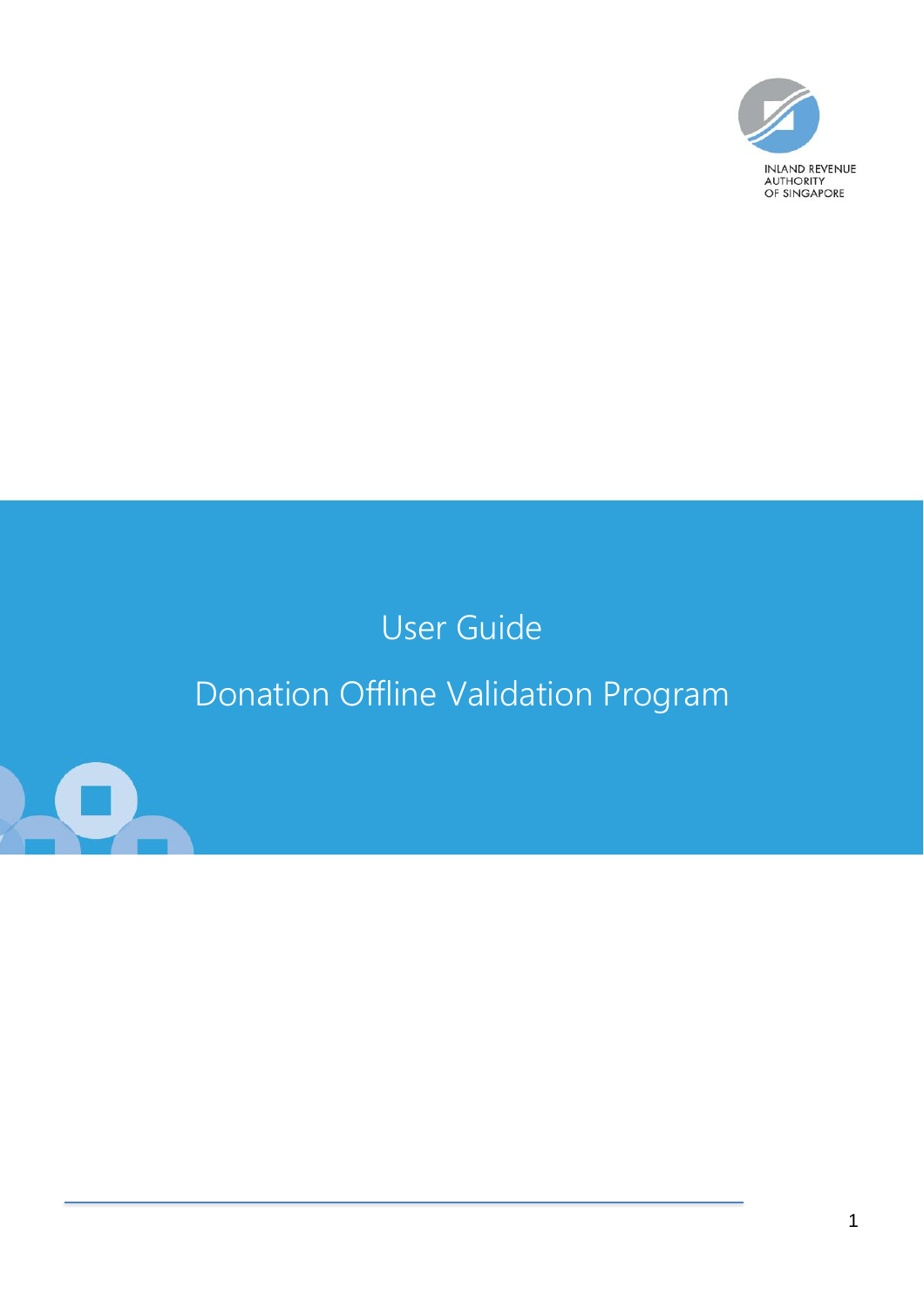### Contents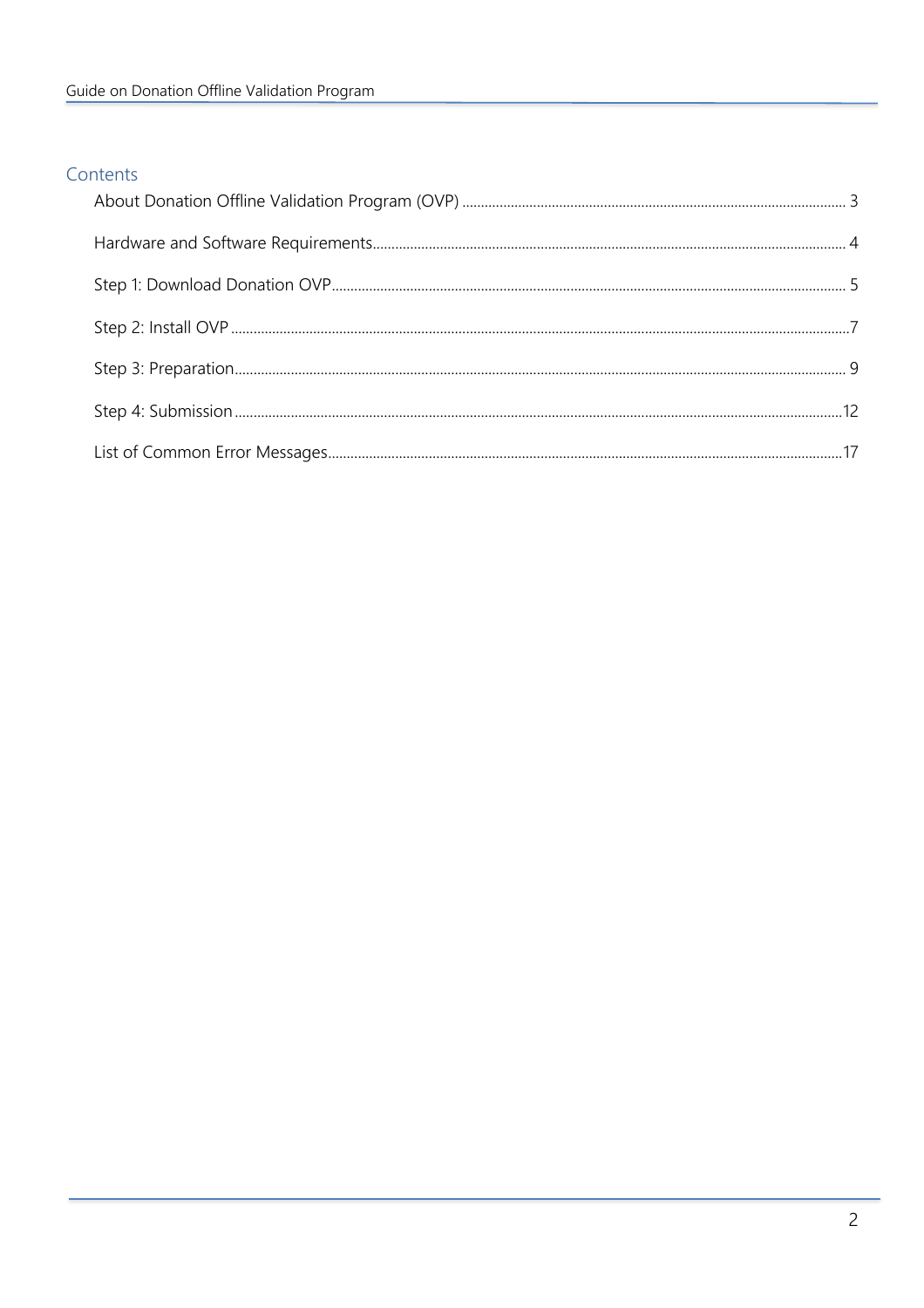## <span id="page-2-0"></span>About Donation Offline Validation Program (OVP)

- 1. The Donation Offline Validation Program (OVP) is a free software provided by IRAS for IPCs/ Grantmakers under e-Submission of Donation to prepare and submit their donation records to IRAS electronically.
- 2. It allows IPCs/ Grantmakers who are using a customised payroll software to validate files (.txt or .csv) generated from their customised payroll software before submitting to IRAS.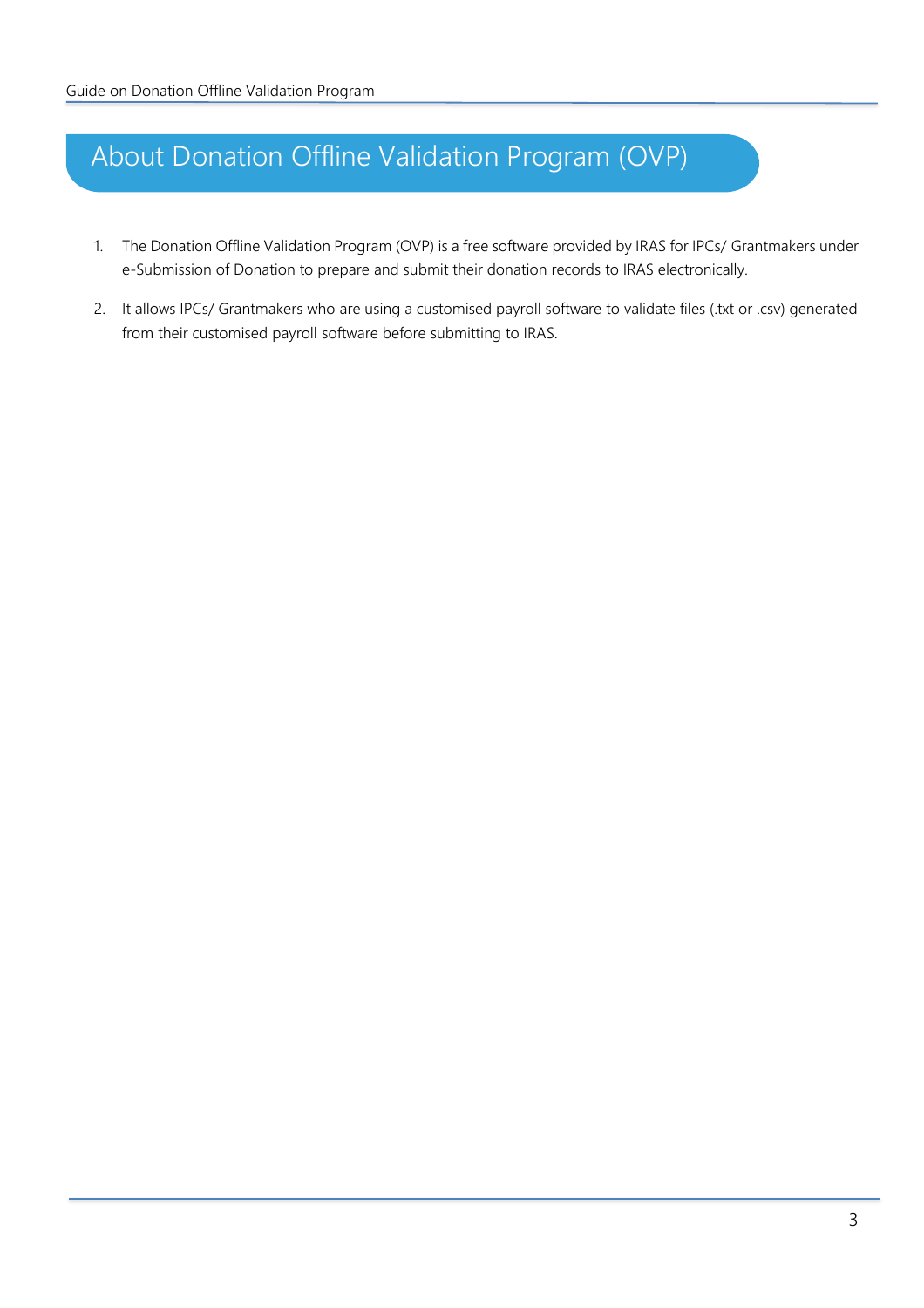# <span id="page-3-0"></span>Hardware and Software Requirements

Ensure your computer fulfils the minimum hardware/ software requirements:

#### Operating System

• Windows 7 and above

#### Hardware Requirements

• Minimum 350 MB of free hard disk space (600 MB is recommended)

#### Software Requirements

• Microsoft .NET Framework 4.0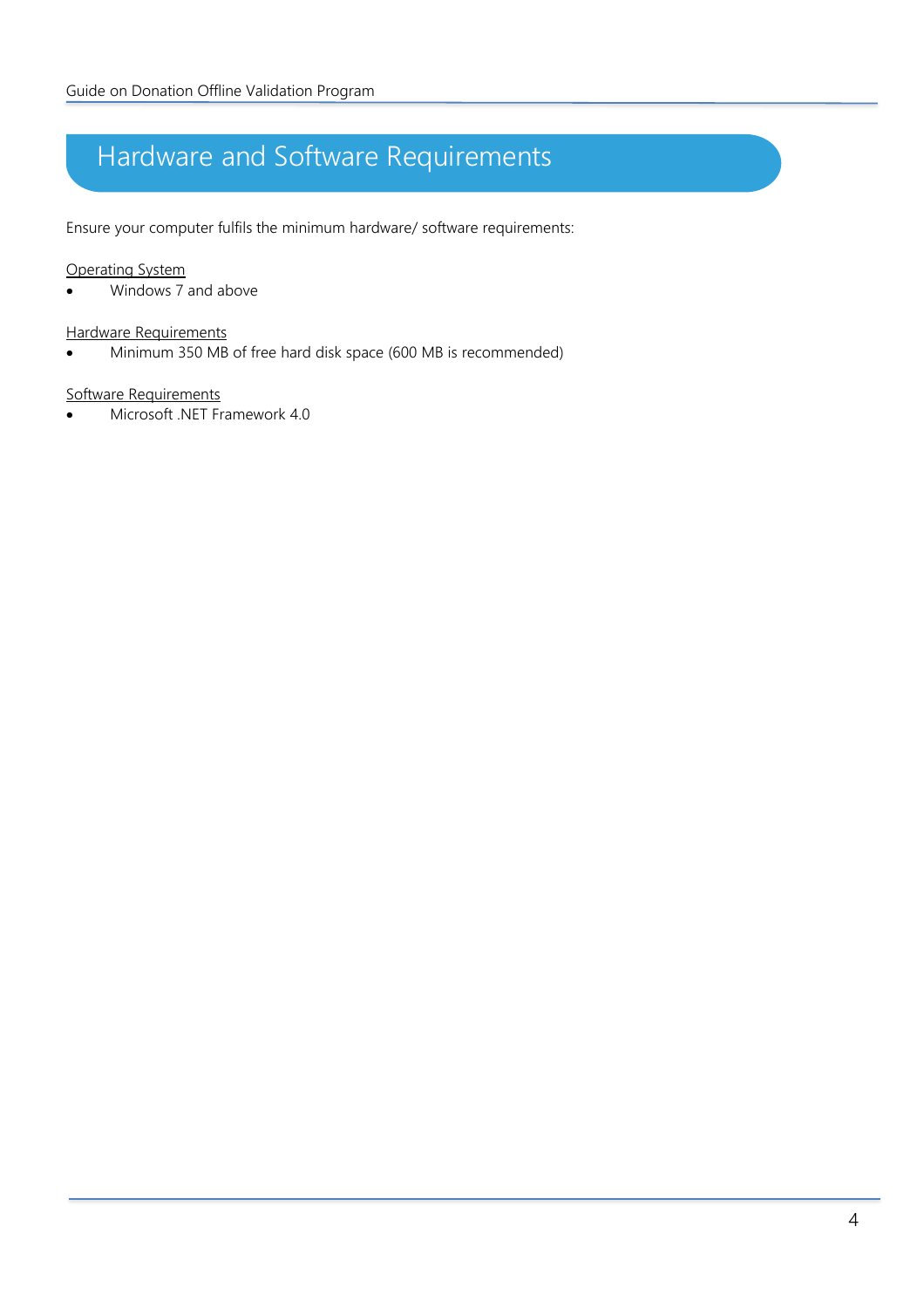# <span id="page-4-0"></span>Step 1: Download Donation OVP

1. Download Donation OVP  $\searrow$  2. Install Donation OVP  $\searrow$  3. Preparation  $\searrow$  4. Submission



#### At [myTax Portal,](https://mytax.iras.gov.sg/ESVWeb/default.aspx)

• Select Log in for <Business Tax Matters with Corppass>.

| <b>Singpass app</b> Password login                       |     | Singpass app                 | <b>Password login</b> |
|----------------------------------------------------------|-----|------------------------------|-----------------------|
| Scan with Singpass app                                   |     | Log in                       |                       |
| to log in                                                |     | Singpass ID                  |                       |
|                                                          |     | Password                     |                       |
|                                                          | OR. | Log in                       |                       |
|                                                          |     | <b>Forgot Singpass ID</b>    | <b>Reset password</b> |
| <b>singpass</b><br>Don't have Singpass app? Download now |     | <b>Register For Singpass</b> |                       |

### Login using:

- Singpass App, or
- Password login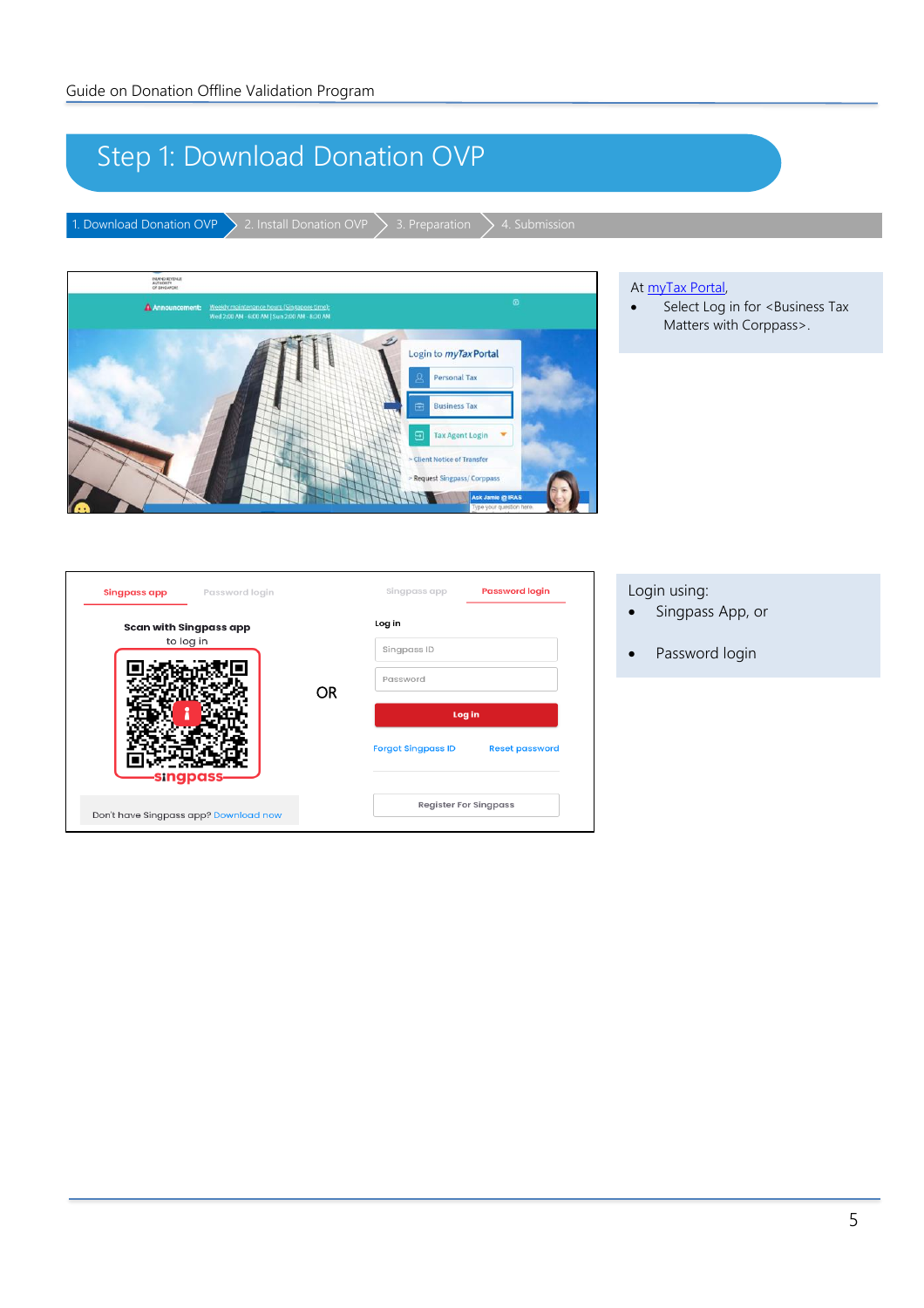| 1. Download Donation OVP<br>2. Install Donation OVP<br>4. Submission<br>3. Preparation                                                                                                                                                                                                                                                                                                |                                                                                                                                                                                                                                                                                                        |
|---------------------------------------------------------------------------------------------------------------------------------------------------------------------------------------------------------------------------------------------------------------------------------------------------------------------------------------------------------------------------------------|--------------------------------------------------------------------------------------------------------------------------------------------------------------------------------------------------------------------------------------------------------------------------------------------------------|
|                                                                                                                                                                                                                                                                                                                                                                                       |                                                                                                                                                                                                                                                                                                        |
| Singapore Government<br>Integrity · Service · Excellence<br><b>JLAND REVENU</b><br><b>AUTHORITY</b><br>Feedback   Technical FAQ (PDF, 2.17 MB)<br>OF SINGAPORE                                                                                                                                                                                                                        | Mouse over to <more>.<br/>Click<br/><download<br>Donation<br/>Application &amp; Submit Records&gt;.</download<br></more>                                                                                                                                                                               |
| <b>Email Us</b><br>η⊹<br>Account v<br>Logout<br>(myTax Mail)<br>Overview<br>GST v<br>Employers v<br>More v<br>íпì<br>e-Submission<br>Download Donation Application & Submit Records<br><b>Others</b><br><b>Submit Document</b>                                                                                                                                                        | Note:<br>Only<br>staff<br>authorised<br>with<br>the<br>"Approver"(AP) or "Preparer"(PR) role for<br>SUBMISSION OF DONATION RECORDS<br>at the <b>Corppass</b> can download the<br>application.<br>Authorisation must be done via<br>Corppass. Learn how to authorise staff<br>via the Corppass systems. |
| Download Donation Application & Submit Records<br><b>Download Application</b><br>Download ipcLink Application to record tax-deductible donation details and generate<br><b>DOWNLOAD IPCLINK</b><br>file for submission. Suitable for IPC without any supporting software.                                                                                                             | Download<br>Under<br>Donation<br>$\bullet$<br>Application, click <download<br>OVP&gt; to download and install the<br/>application.</download<br>                                                                                                                                                       |
| Download Offline Validation Program (OVP) to validate records and generate file for<br><b>DOWNLOAD OVP</b><br>submission. Suitable for IPC with your own customised software.                                                                                                                                                                                                         |                                                                                                                                                                                                                                                                                                        |
| Download Donation Offline Validation Program                                                                                                                                                                                                                                                                                                                                          | Click <download ovp="">.</download>                                                                                                                                                                                                                                                                    |
| < Back to Donation Main Menu                                                                                                                                                                                                                                                                                                                                                          | A dialog box will appear, click                                                                                                                                                                                                                                                                        |
| <b>System Requirements</b><br>• Windows 7, Windows 8/8.1<br>• Microsoft .NET Framework v4.0<br>• Minimum 350 MB of free hard disk space (600 MB recommended)                                                                                                                                                                                                                          | <run> to begin the download. If<br/>you are using Google Chrome, click<br/><keep>.</keep></run>                                                                                                                                                                                                        |
| Donation Offline Validation Program (OVP) is an application that allows you to validate the file generated from your<br>customised software and output an encrypted file with '.don' extension for submission to IRAS. The file generated from your<br>software must be in the format specified by IRAS. You are required to validate the file using the OVP. Any data errors in your |                                                                                                                                                                                                                                                                                                        |
| file will be flagged out for your rectification.<br>An encrypted file with '.don' file extension will be created once the validation is successful. You will then need to transmit the<br>encrypted file via e-Submission - Upload file function.                                                                                                                                     |                                                                                                                                                                                                                                                                                                        |
| <b>DOWNLOAD OVP</b>                                                                                                                                                                                                                                                                                                                                                                   |                                                                                                                                                                                                                                                                                                        |
| ×<br>Do you want to run or save OfflineValidationProgram.msi (617 KB) from niesv10u.irasortbp.gov.sg?<br>This type of file could harm your computer.<br>Save<br>Cancel                                                                                                                                                                                                                |                                                                                                                                                                                                                                                                                                        |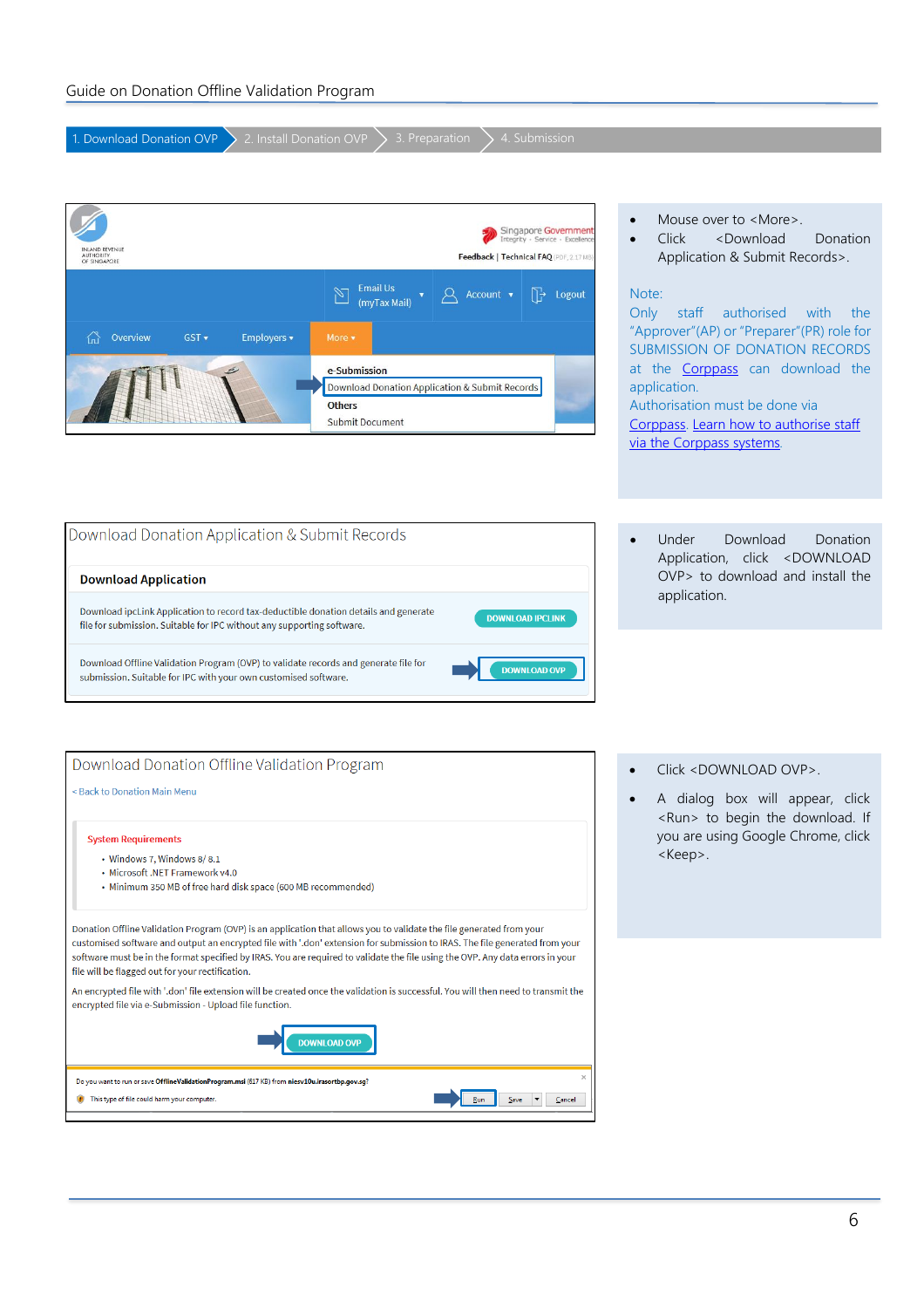<span id="page-6-0"></span>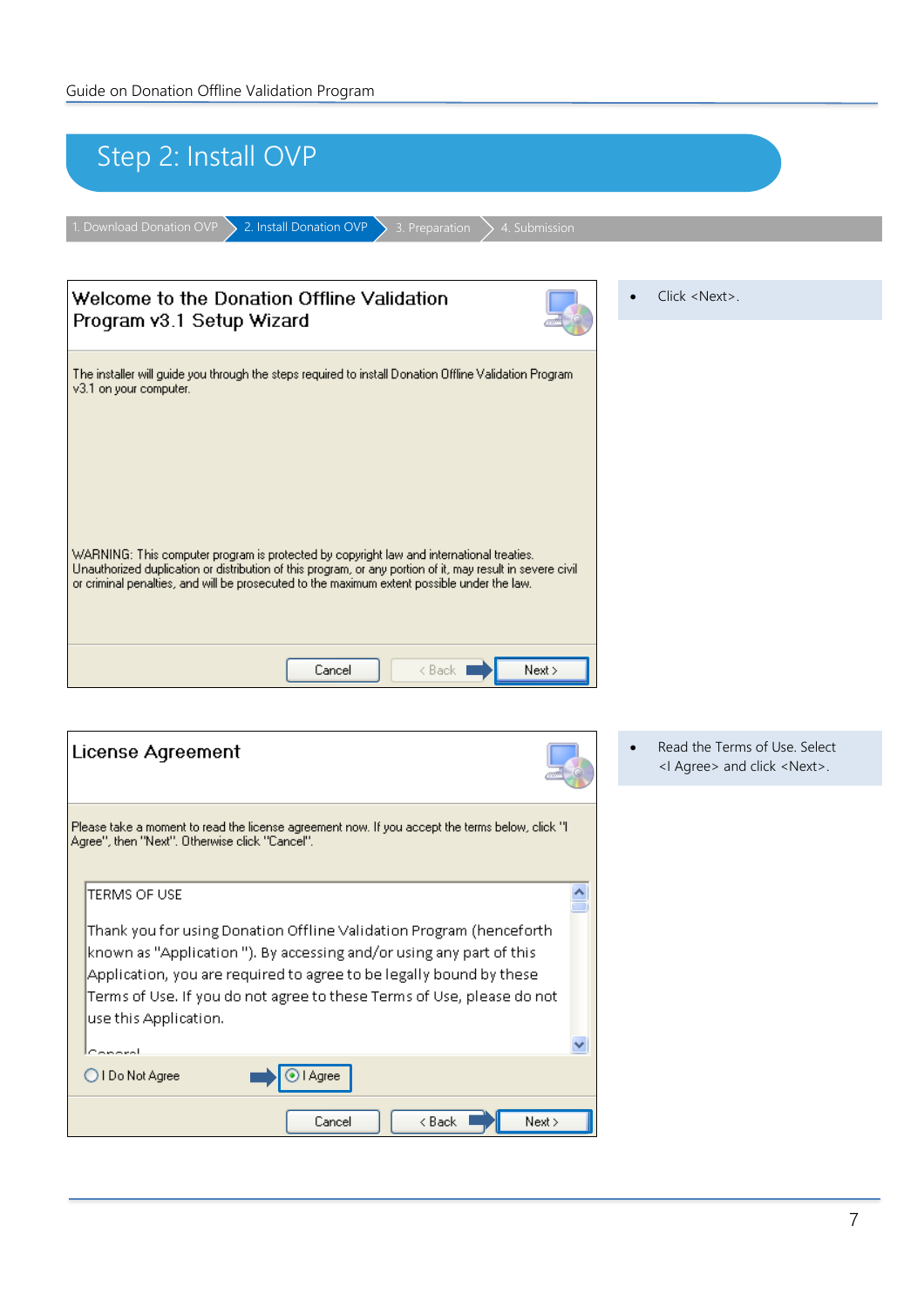| Guide on Donation Offline Validation Program |  |  |
|----------------------------------------------|--|--|
|----------------------------------------------|--|--|

| 2. Install Donation OVP<br>3. Preparation<br>4. Submission<br>1. Download Donation OVP                                                                                                                              |                                                      |
|---------------------------------------------------------------------------------------------------------------------------------------------------------------------------------------------------------------------|------------------------------------------------------|
| <b>Select Installation Folder</b>                                                                                                                                                                                   | To install to a different folder, click<br>$\bullet$ |
|                                                                                                                                                                                                                     | <browse>.<br/>Click <next>.</next></browse>          |
| The installer will install Donation Offline Validation Program v3.1 to the following folder.                                                                                                                        |                                                      |
| To install in this folder, click "Next". To install to a different folder, enter it below or click "Browse",<br>Folder:<br>C:\Program Files\IRAS\Donation Offline Validation Program v3.1\ I<br>Browse<br>Disk Cost |                                                      |
| Install Donation Offline Validation Program v3.1 for yourself, or for anyone who uses this computer:<br>Everyone                                                                                                    |                                                      |
| $\bigcirc$ Just me                                                                                                                                                                                                  |                                                      |
| < <u>B</u> ack<br>Next ><br>Cancel                                                                                                                                                                                  |                                                      |

| <b>Confirm Installation</b>                                                                                                             |        |
|-----------------------------------------------------------------------------------------------------------------------------------------|--------|
| The installer is ready to install Donation Offline Validation Program v3.1 on your computer.<br>Click "Next" to start the installation. |        |
| < Back<br>Cancel                                                                                                                        | Next > |

- Click <Next> to start the installation.
- Once the installation is completed, click close to exit the installation.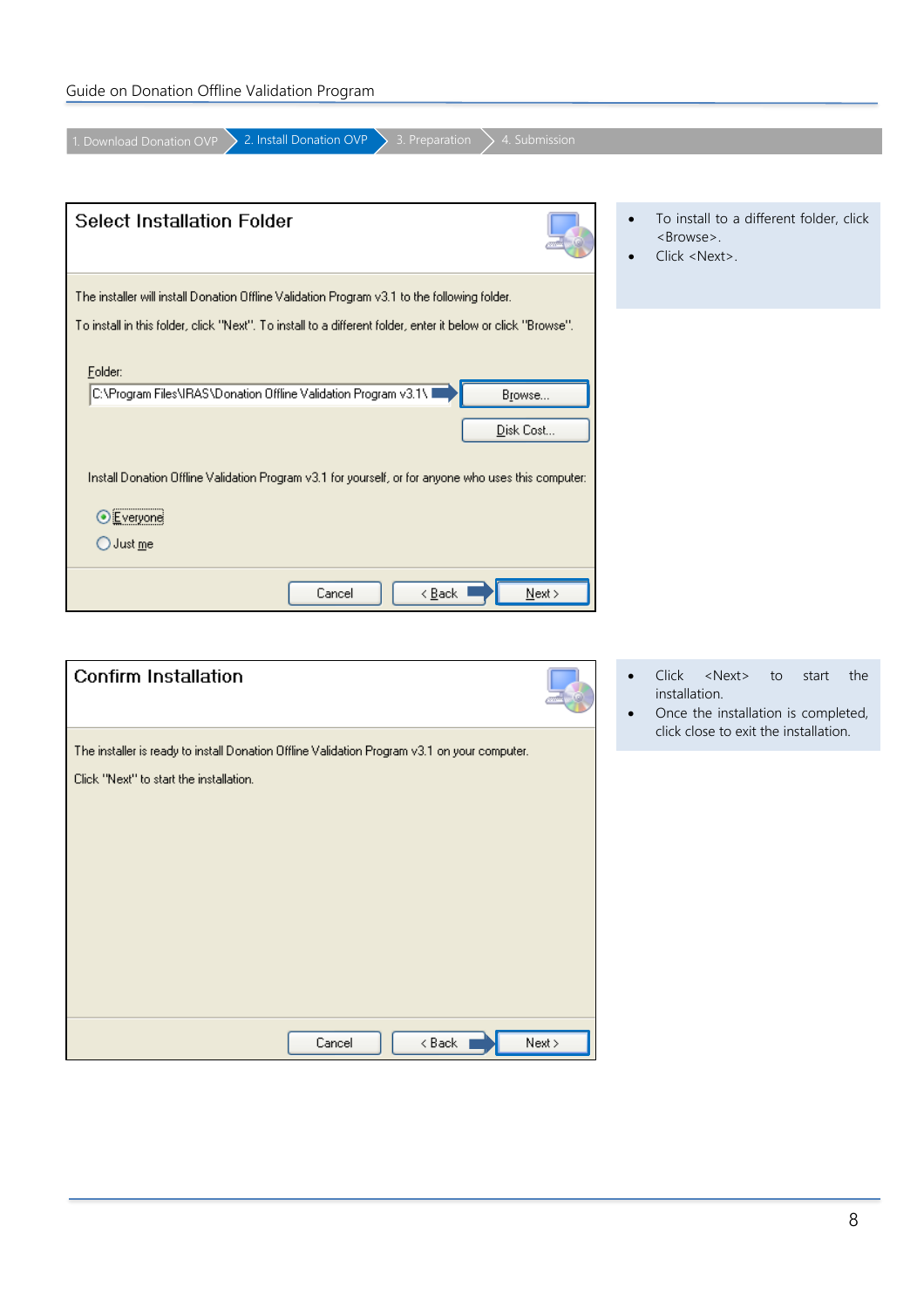<span id="page-8-0"></span>

| Step 3: Preparation                                                                                                                                                                                                                                                                                                                                                                                                                                                                                                                                                                                                              |                                                                                                                                                                                                   |
|----------------------------------------------------------------------------------------------------------------------------------------------------------------------------------------------------------------------------------------------------------------------------------------------------------------------------------------------------------------------------------------------------------------------------------------------------------------------------------------------------------------------------------------------------------------------------------------------------------------------------------|---------------------------------------------------------------------------------------------------------------------------------------------------------------------------------------------------|
| 1. Download Donation OVP<br>2. Install Donation OVP<br>3. Preparation<br>4. Submission                                                                                                                                                                                                                                                                                                                                                                                                                                                                                                                                           |                                                                                                                                                                                                   |
| ╱<br><b>IRAS - Donation Offline Validation Program</b><br><b>INLAND REVENUE</b><br>AUTHORITY<br>OF SINGAPORE<br>1. The Donation Offline Validation Program is designed to help IPC<br>to validate the file format and data generated.<br>flag out invalid data so that these records can be rectified before submitting to IRAS.<br>to have better data protection as records are output into an encrypted file for submission.<br>2. Please ensure that the data file is complete and correct before transmitting to IRAS.<br>3. Please click the link below to view the Terms of Use.<br><b>Next</b><br>Cancel<br>Terms of Use | Launch the application via Start ><br>$\bullet$<br>All Programs > Donation Offline<br>Validation Program 3.1 or the<br>shortcut on your desktop.<br>Click <next>.<br/><math>\bullet</math></next> |
| <b>IRAS - Donation Offline Validation Program</b><br><b>INLAND REVENUE</b><br><b>AUTHORITY</b>                                                                                                                                                                                                                                                                                                                                                                                                                                                                                                                                   | Click <browse>.<br/><math display="inline">\bullet</math></browse>                                                                                                                                |
| OF SINGAPORE<br>File Name:<br>Validate<br>Browse<br>Save Errors to File<br><b>Back</b><br>Next<br>Cancel                                                                                                                                                                                                                                                                                                                                                                                                                                                                                                                         |                                                                                                                                                                                                   |
| Open File<br>$\mathbf{x}$                                                                                                                                                                                                                                                                                                                                                                                                                                                                                                                                                                                                        |                                                                                                                                                                                                   |
| $\blacktriangleright$ $\blacktriangleright$ Search Desktop<br>Desktop ><br>$\leftarrow$<br>م<br>0<br>Organize $\blacktriangledown$<br>New folder<br>$\mathbb{H}$ $\blacktriangleright$ $\Box$<br>$\blacktriangle$<br>Name<br>Size<br><b>X</b> Favorites<br>Donation<br><b>Downloads</b><br>Recent Places<br>Desktop<br><b>Ed Libraries</b><br>Documents<br>Music<br>Pictures<br>Videos<br>Computer<br>OSDisk (C:)                                                                                                                                                                                                                | • Select the relevant file to validate.<br>• Click <open>.<br/>Note:<br/>The file generated should be either in a<br/>text (.txt) or Comma delimited (.csv) file<br/>format.</open>               |
| File name: Donation<br>txt files(*.txt)<br>Open<br>H<br>Cancel                                                                                                                                                                                                                                                                                                                                                                                                                                                                                                                                                                   |                                                                                                                                                                                                   |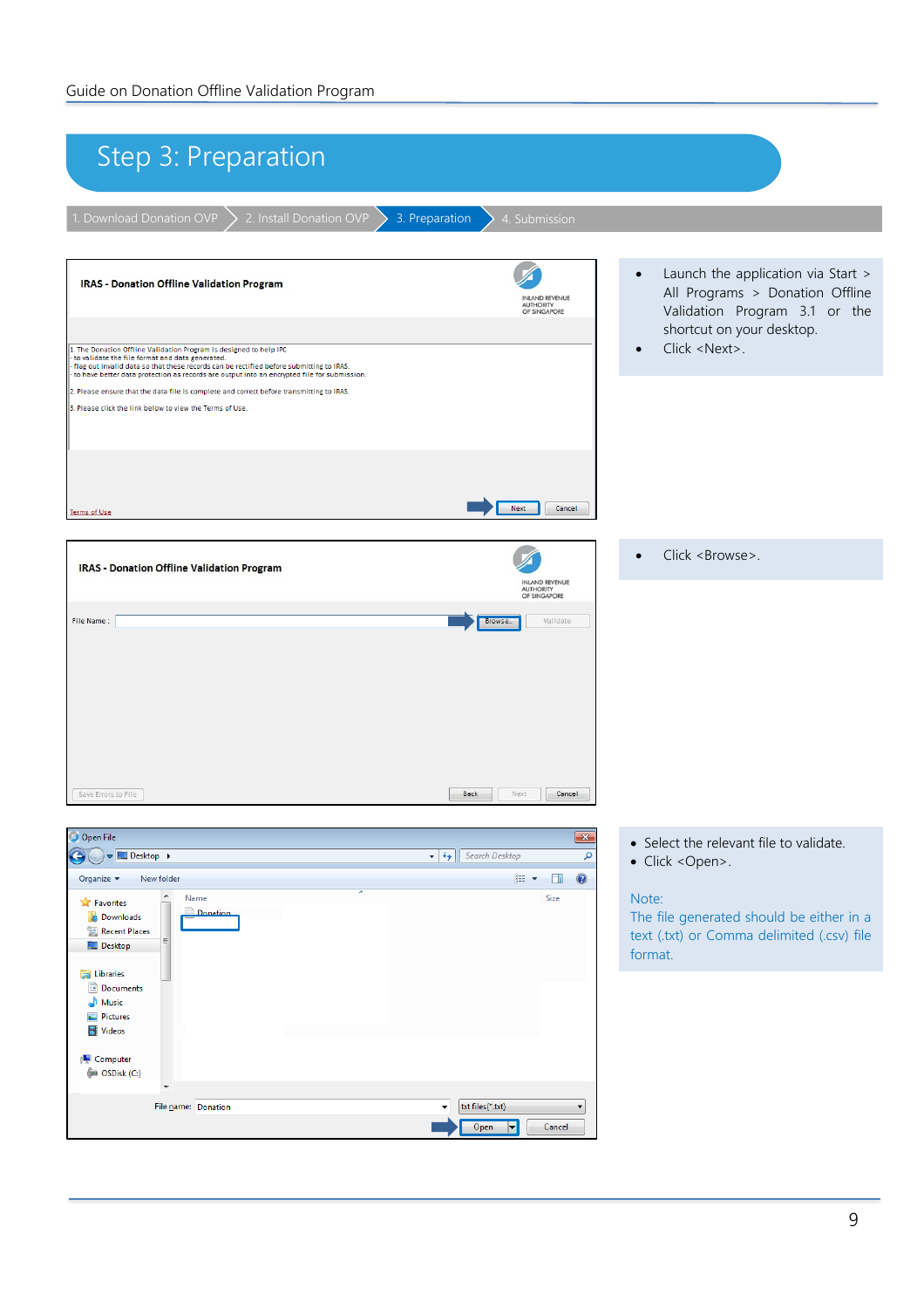### Guide on Donation Offline Validation Program

|                       |                |                     | 1. Download Donation OVP                                          |              | 2. Install Donation OVP |                | 3. Preparation                                                   | 4. Submission                                      |                                                                        |
|-----------------------|----------------|---------------------|-------------------------------------------------------------------|--------------|-------------------------|----------------|------------------------------------------------------------------|----------------------------------------------------|------------------------------------------------------------------------|
|                       |                |                     |                                                                   |              |                         |                |                                                                  |                                                    |                                                                        |
|                       |                |                     | <b>IRAS - Donation Offline Validation Program</b>                 |              |                         |                |                                                                  |                                                    | Click <validate>.<br/><math display="inline">\bullet</math></validate> |
|                       |                |                     |                                                                   |              |                         |                |                                                                  | <b>INLAND REVENUE</b><br>AUTHORITY<br>OF SINGAPORE |                                                                        |
|                       |                |                     | File Name: C:\Users\Users\Desktop\Donation.txt                    |              |                         |                |                                                                  | Validate<br><b>Brd</b>                             |                                                                        |
|                       |                |                     |                                                                   |              |                         |                |                                                                  |                                                    |                                                                        |
|                       |                |                     |                                                                   |              |                         |                |                                                                  |                                                    |                                                                        |
|                       |                |                     |                                                                   |              |                         |                |                                                                  |                                                    |                                                                        |
|                       |                |                     |                                                                   |              |                         |                |                                                                  |                                                    |                                                                        |
|                       |                |                     |                                                                   |              |                         |                |                                                                  |                                                    |                                                                        |
|                       |                |                     |                                                                   |              |                         |                |                                                                  |                                                    |                                                                        |
|                       |                |                     |                                                                   |              |                         |                |                                                                  |                                                    |                                                                        |
|                       |                | Save Errors to File |                                                                   |              |                         |                | <b>Back</b>                                                      | Next<br>Cancel                                     |                                                                        |
|                       |                |                     |                                                                   |              |                         |                |                                                                  |                                                    |                                                                        |
|                       |                |                     |                                                                   |              |                         |                |                                                                  |                                                    |                                                                        |
|                       |                |                     |                                                                   |              |                         |                |                                                                  |                                                    | If errors are detected                                                 |
|                       |                |                     | <b>IRAS - Donation Offline Validation Program</b>                 |              |                         |                |                                                                  | <b>INLAND REVENUE</b>                              | Errors will be listed. Rectify the error(s)                            |
|                       |                |                     |                                                                   |              |                         |                |                                                                  | <b>AUTHORITY</b><br>OF SINGAPORE                   | within your customised payroll software                                |
|                       |                |                     | File Name: C:\Users\Users\Desktop\Donation - Error.txt            |              |                         |                |                                                                  | Validate<br>Browse                                 | before re-generating a new file for                                    |
|                       |                |                     | Error(s) found. Please rectify and validate the input file again. |              |                         |                |                                                                  |                                                    | validation.                                                            |
|                       | S/n            | ID no               | Receipt no                                                        | Line no      | Start pos               | End pos        | <b>Error description</b>                                         |                                                    | To save the list of errors in                                          |
| $\blacktriangleright$ |                | Header              |                                                                   | $\vert$ 1    | $\overline{2}$          | $\overline{2}$ | Invalid source.                                                  |                                                    | $\bullet$                                                              |
|                       | $\overline{2}$ | Header              |                                                                   | $\mathbf{1}$ | 10                      | 21             | Invalid IPC's ID No.                                             |                                                    | spreadsheet for easy reference, click                                  |
|                       | 3              |                     |                                                                   | 3            | 4                       | 15             | Invalid. Pls ensure both ID Type and ID no. are given correctly. |                                                    | <save errors="" file="" to="">.</save>                                 |

Invalid. Pls ensure both ID Type and ID no. are given correctly.

Back Next Cancel

| <b>IRAS - Donation Offline Validation Program</b>              | <b>INLAND REVENUE</b><br><b>AUTHORITY</b><br>OF SINGAPORE |
|----------------------------------------------------------------|-----------------------------------------------------------|
| File Name: C:\Users\Users\Desktop\Donation.txt                 | Validate<br>Browse                                        |
| File validation is successful. Click <next> to proceed.</next> |                                                           |
|                                                                |                                                           |
|                                                                |                                                           |
|                                                                |                                                           |
|                                                                |                                                           |
| B<br>Save Errors to File                                       | Cancel<br><b>Next</b>                                     |

 $\overline{\mathbf{15}}$ 

4

Save Errors to File

4

If no error is detected

The application will display 'File validation is successful'.

• Click <Next> to proceed to summary.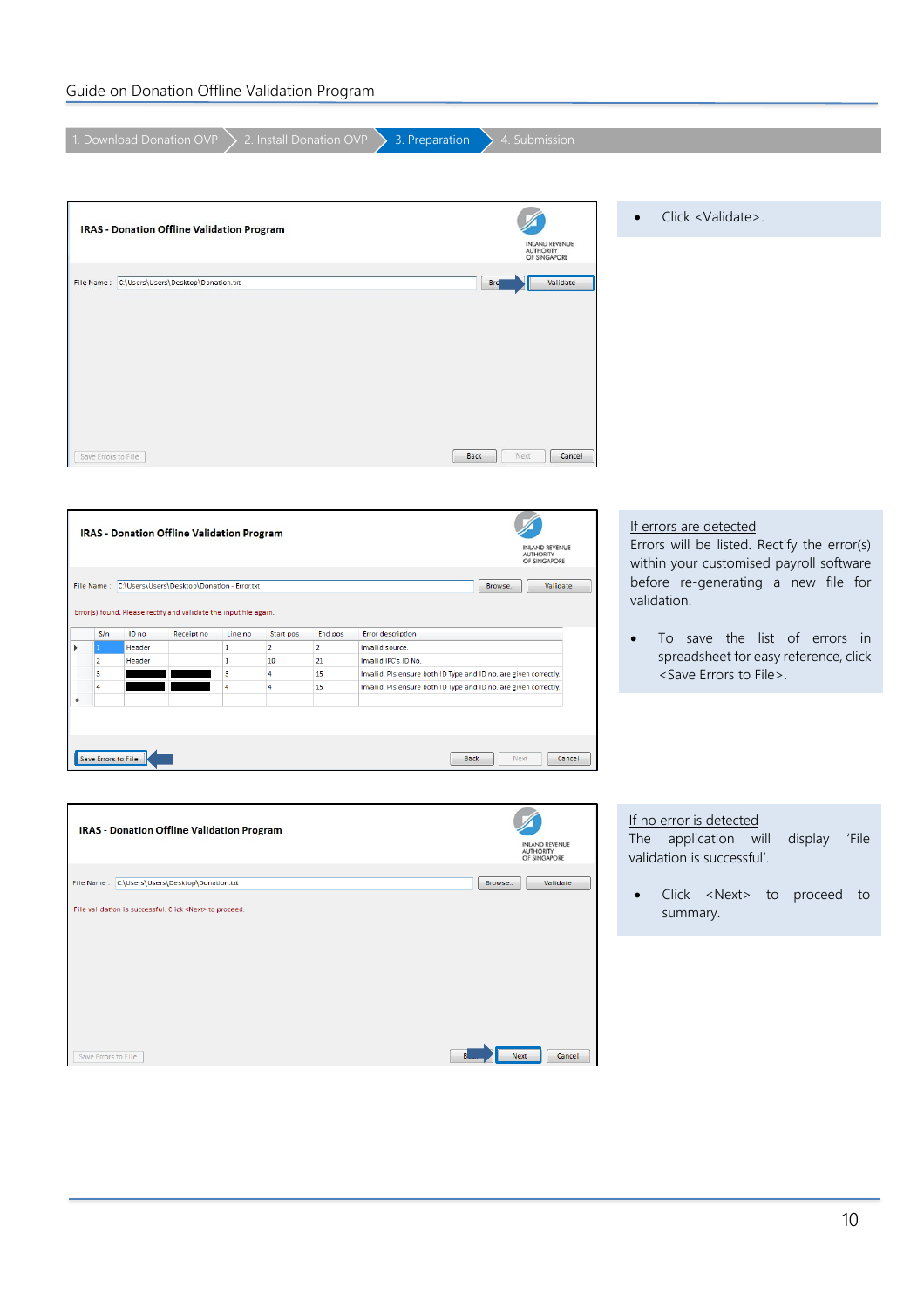| I. Download Donation OVP                                                                                                                                                                                                         | 2. Install Donation OVP             | 4. Submission<br>3. Preparation                          |                                                                                                                |
|----------------------------------------------------------------------------------------------------------------------------------------------------------------------------------------------------------------------------------|-------------------------------------|----------------------------------------------------------|----------------------------------------------------------------------------------------------------------------|
|                                                                                                                                                                                                                                  |                                     |                                                          |                                                                                                                |
| <b>IRAS - Donation Offline Validation Program</b>                                                                                                                                                                                |                                     | <b>NLAND REVENUE</b><br><b>AUTHORITY</b><br>OF SINGAPORE | Organisation ID, Year of<br>Ensure<br>information, No. of Records and Total<br>amount of donation are correct. |
| <b>Summary of File</b>                                                                                                                                                                                                           |                                     |                                                          |                                                                                                                |
| File name:                                                                                                                                                                                                                       | C:\Users\Users\Desktop\Donation.txt |                                                          | • To print the summary, click <print>.</print>                                                                 |
| Organization ID:                                                                                                                                                                                                                 | <b>T08GB0020K</b>                   |                                                          | • Click <generate .don="" file=""> if you are</generate>                                                       |
| Year of information:                                                                                                                                                                                                             |                                     |                                                          | ready to submit.                                                                                               |
| No of Records :                                                                                                                                                                                                                  | 2020                                |                                                          |                                                                                                                |
| Total amount of donation in .don file : \$650.00                                                                                                                                                                                 |                                     |                                                          | Note:<br>Donation amounts that contain cents<br>(i.e. decimal places) will be rounded up                       |
| Please Proceed to <generate .don="" file=""> for submission to IRAS.</generate>                                                                                                                                                  |                                     | Print<br>Generate .don file                              | to the nearest dollar.                                                                                         |
|                                                                                                                                                                                                                                  |                                     |                                                          | E.g. Amount = $$100.50$ will be rounded<br>up to \$101.00.                                                     |
|                                                                                                                                                                                                                                  |                                     |                                                          |                                                                                                                |
| Save File                                                                                                                                                                                                                        |                                     | $\mathbf{x}$                                             | • Enter the file name and click <save>.</save>                                                                 |
| Desktop ><br>Organize $\blacktriangledown$<br>New folder                                                                                                                                                                         |                                     | $\bullet$ $\bullet$ Search Desktop<br>م<br>0<br>888 ▼    |                                                                                                                |
| <b>X</b> Favorites<br><b>Downloads</b><br><b>Recent Places</b><br>Desktop<br><b>Libraries</b><br>Documents<br>Music<br>Pictures<br><b>Wideos</b><br>File name: Donation(20XX)<br>Save as type: don files (*.don)<br>Hide Folders | $\blacktriangle$<br>Name<br>Ξ       | ٠<br>Save<br>Cancel                                      |                                                                                                                |
|                                                                                                                                                                                                                                  |                                     |                                                          |                                                                                                                |
| <b>IRAS - Donation Offline Validation Program</b>                                                                                                                                                                                |                                     | INLAND REVENUE<br>AUTHORITY<br>OF SINGAPORE              | A file with extension '.don' has been<br>generated.                                                            |
| <b>Submit File</b>                                                                                                                                                                                                               |                                     |                                                          | · Click <login submit="" to=""> if you are<br/>ready to submit.</login>                                        |
| A file with extension '.don' has been generated in                                                                                                                                                                               |                                     |                                                          |                                                                                                                |
| C:\Users\Users\Desktop\Donation(20XX).don                                                                                                                                                                                        |                                     |                                                          |                                                                                                                |
| DO NOT make any changes to this file.                                                                                                                                                                                            |                                     |                                                          |                                                                                                                |
| Please proceed to 'Login to Submit' this file via myTaxPortal.                                                                                                                                                                   |                                     | Login to Submit<br>Exit                                  |                                                                                                                |
|                                                                                                                                                                                                                                  |                                     |                                                          |                                                                                                                |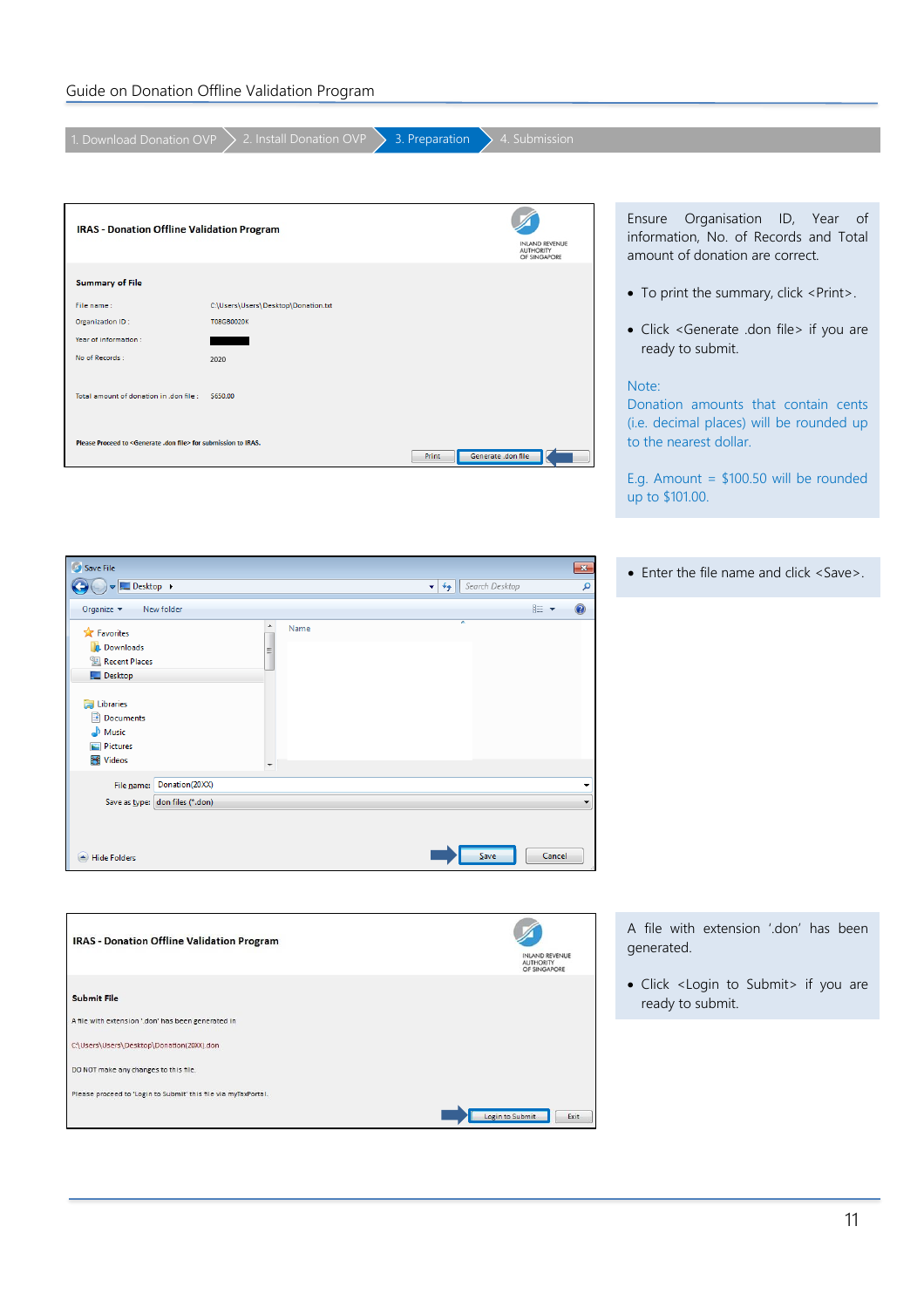# <span id="page-11-0"></span>Step 4: Submission

1. Download Donation OVP  $\searrow$  2. Install Donation OVP  $\searrow$  3. Preparation  $\searrow$  4. Submission



#### At [myTax Portal,](https://mytax.iras.gov.sg/ESVWeb/default.aspx)

• Select Log in for <Business Tax Matters with Corppass>.

#### Note:

Only staff authorised with 'Approver' role for the "SUBMISSION OF DONATION RECORDS" e-Service will be able to submit file to IRAS.

| Singpass app                          | Password login |           | Singpass app              | <b>Password login</b>        |
|---------------------------------------|----------------|-----------|---------------------------|------------------------------|
| Scan with Singpass app                |                | Log in    |                           |                              |
| to log in                             |                |           | Singpass ID               |                              |
|                                       |                | <b>OR</b> | Password                  |                              |
|                                       |                |           |                           | Log in                       |
| -singpass                             |                |           | <b>Forgot Singpass ID</b> | <b>Reset password</b>        |
| Don't have Singpass app? Download now |                |           |                           | <b>Register For Singpass</b> |

#### Login using:

- Singpass App, or
- Password login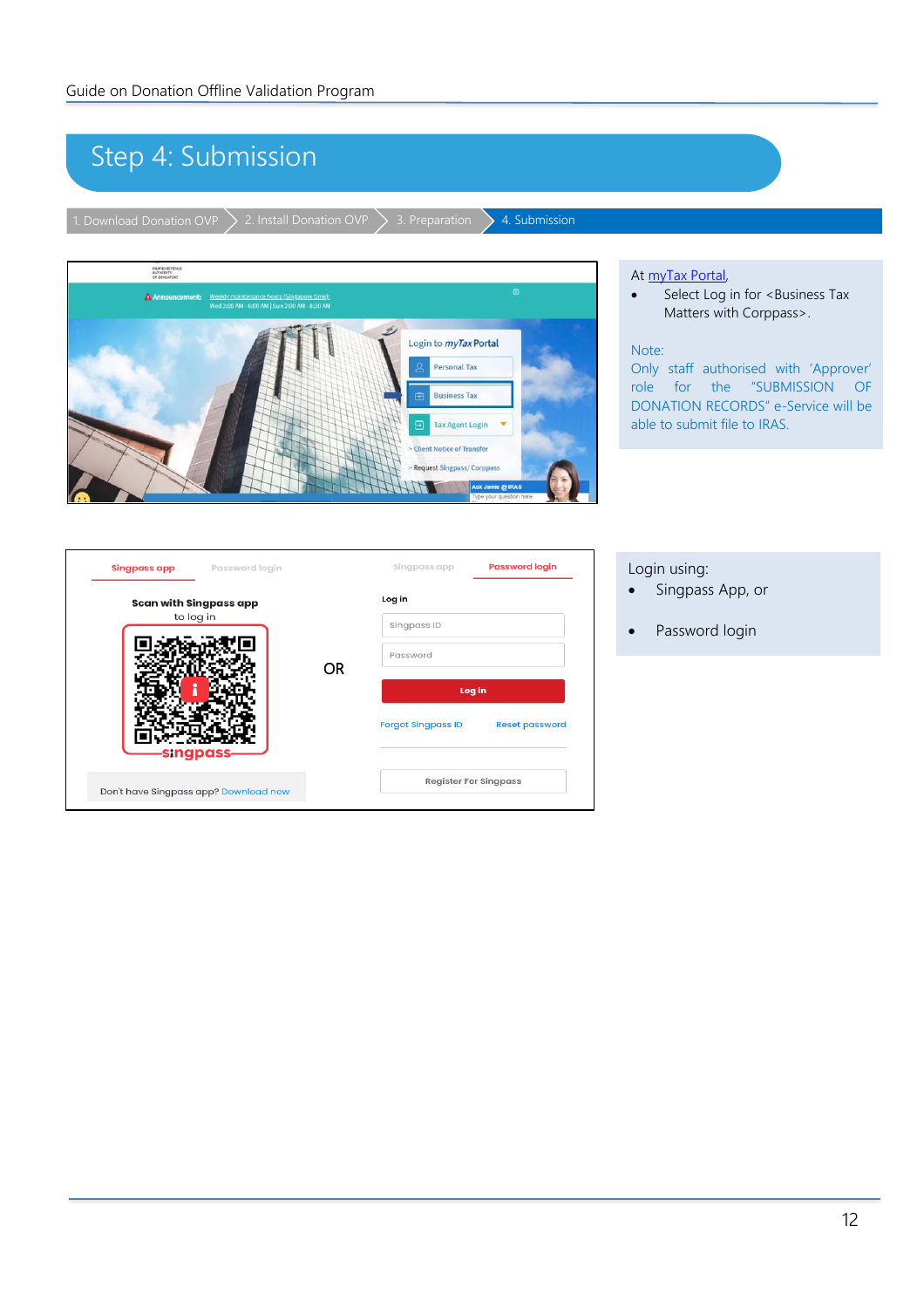| 4. Submission                                                                                                                                                                                                                                                                                                                                                             |                                                                                                                                                                                                              |
|---------------------------------------------------------------------------------------------------------------------------------------------------------------------------------------------------------------------------------------------------------------------------------------------------------------------------------------------------------------------------|--------------------------------------------------------------------------------------------------------------------------------------------------------------------------------------------------------------|
| 3. Preparation<br>2. Install Donation OVP<br>1. Download Donation OVP                                                                                                                                                                                                                                                                                                     |                                                                                                                                                                                                              |
| Singapore Government<br>Integrity · Service · Excellence<br>(LAND REVENUE<br>AUTHORITY<br>OF SINGAPORE<br>Feedback   Technical FAQ (PDF, 2.17 MB)                                                                                                                                                                                                                         | Mouse over to <more>.<br/><math display="inline">\bullet</math><br/>Click<br/><download<br>Donation<br/><math display="inline">\bullet</math><br/>Application &amp; Submit Records&gt;.</download<br></more> |
| <b>Email Us</b><br>$\mathbb{Z}$<br>$\mathbb{R}$<br>Account v<br>Logout<br>(myTax Mail)                                                                                                                                                                                                                                                                                    |                                                                                                                                                                                                              |
| Overview<br>GST v<br>Employers v<br>More <b>v</b><br>ίn<br>e-Submission<br>Download Donation Application & Submit Records<br><b>Others</b><br>Submit Document                                                                                                                                                                                                             |                                                                                                                                                                                                              |
| Download Donation Application & Submit Records<br><b>Download Application</b>                                                                                                                                                                                                                                                                                             | Under the Submission section, click<br>$\bullet$<br><upload file="">.</upload>                                                                                                                               |
| Download ipcLink Application to record tax-deductible donation details and generate<br><b>DOWNLOAD IPCLINK</b><br>file for submission. Suitable for IPC without any supporting software.<br>Download Offline Validation Program (OVP) to validate records and generate file for<br><b>DOWNLOAD OVP</b><br>submission. Suitable for IPC with your own customised software. |                                                                                                                                                                                                              |
| <b>Submission</b><br><b>UPLOAD FILE</b><br>Upload donation file generated from ipcLink or OVP.                                                                                                                                                                                                                                                                            |                                                                                                                                                                                                              |
| <b>Upload Donation File</b><br>< Back to Donation Main Menu                                                                                                                                                                                                                                                                                                               | Click <select file="">.<br/><math display="inline">\bullet</math></select>                                                                                                                                   |
| 2. Acknowledgement<br>1. File Upload                                                                                                                                                                                                                                                                                                                                      |                                                                                                                                                                                                              |
| This function allows you to upload the file which you have prepared offline (on your local machine) to IRAS.                                                                                                                                                                                                                                                              |                                                                                                                                                                                                              |
| This file to be uploaded must be a .don file generated by using the ipcLink Application or Donation Offline Validation<br>Program.                                                                                                                                                                                                                                        |                                                                                                                                                                                                              |
| Supported File Type.don<br>Maximum File Size 10.00 MB                                                                                                                                                                                                                                                                                                                     |                                                                                                                                                                                                              |
| <b>SELECT FILE</b><br>Select a file to upload                                                                                                                                                                                                                                                                                                                             |                                                                                                                                                                                                              |
| Select the year of information ending 31 Dec<br>2021<br>۷.<br><b>UPLOAD</b>                                                                                                                                                                                                                                                                                               |                                                                                                                                                                                                              |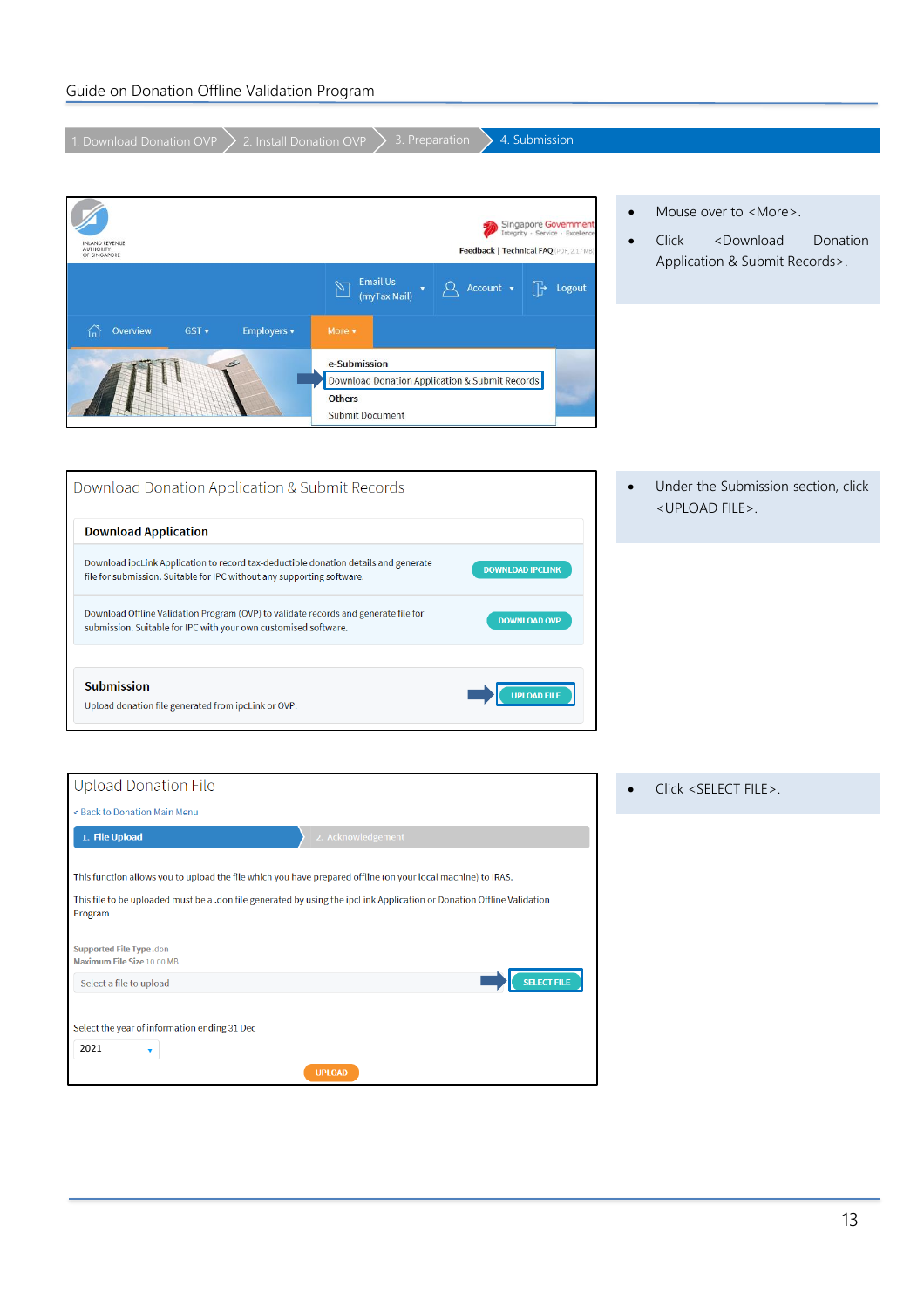| 2. Install Donation OVP<br>4. Submission<br>1. Download Donation OVP<br>3. Preparation                                             |                                                                                       |  |  |  |  |
|------------------------------------------------------------------------------------------------------------------------------------|---------------------------------------------------------------------------------------|--|--|--|--|
|                                                                                                                                    |                                                                                       |  |  |  |  |
| Choose File to Upload<br>$\mathbf{x}$                                                                                              |                                                                                       |  |  |  |  |
| $\bigodot$ $\bigodot$ $\bigodot$ E Desktop<br>$\bullet$ $\bullet$ Search Desktop<br>$\mathbf{Q}$                                   | Select the '.don' file that was<br>$\bullet$<br>generated from the OVP and click      |  |  |  |  |
| 0<br>988 -<br>$\Box$<br>New folder<br>Organize v                                                                                   | <open>.</open>                                                                        |  |  |  |  |
| $\overline{a}$<br>Name<br>Size<br>Item type<br><b>X</b> Favorites<br>Donation(20XX).don<br>2 KB DON File<br><b>Downloads</b>       |                                                                                       |  |  |  |  |
| Recent Places                                                                                                                      |                                                                                       |  |  |  |  |
| Desktop                                                                                                                            |                                                                                       |  |  |  |  |
| Libraries<br>Documents                                                                                                             |                                                                                       |  |  |  |  |
| Music<br>Pictures                                                                                                                  |                                                                                       |  |  |  |  |
| Videos                                                                                                                             |                                                                                       |  |  |  |  |
| Computer                                                                                                                           |                                                                                       |  |  |  |  |
| All Files (*.*)<br>File name:<br>۰                                                                                                 |                                                                                       |  |  |  |  |
| Open<br>Cancel                                                                                                                     |                                                                                       |  |  |  |  |
|                                                                                                                                    |                                                                                       |  |  |  |  |
|                                                                                                                                    |                                                                                       |  |  |  |  |
| <b>Upload Donation File</b>                                                                                                        | You will return to 'Upload Donation File'                                             |  |  |  |  |
| page. The selected file will now be<br>< Back to Donation Main Menu                                                                |                                                                                       |  |  |  |  |
| displayed for upload.<br>2. Acknowledgement<br>1. File Upload                                                                      |                                                                                       |  |  |  |  |
| This function allows you to upload the file which you have prepared offline (on your local machine) to IRAS.                       | Ensure that you have selected the                                                     |  |  |  |  |
| This file to be uploaded must be a .don file generated by using the ipcLink Application or Donation Offline Validation<br>Program. | correct year of information.                                                          |  |  |  |  |
| Supported File Type.don<br>Maximum File Size 10.00 MB                                                                              | Click <upload> to submit the file.<br/><math display="inline">\bullet</math></upload> |  |  |  |  |
| <b>SELECT FILE</b><br>Select a file to upload                                                                                      |                                                                                       |  |  |  |  |
| O<br>Donation(20XX).don (1.5 KB)<br>X                                                                                              |                                                                                       |  |  |  |  |
| Select the year of information ending 31 Dec                                                                                       |                                                                                       |  |  |  |  |
| 2021                                                                                                                               |                                                                                       |  |  |  |  |
| <b>JPLOAD</b>                                                                                                                      |                                                                                       |  |  |  |  |



Ensure that you have selected the correct file for submission to IRAS.

• Click <YES> to proceed.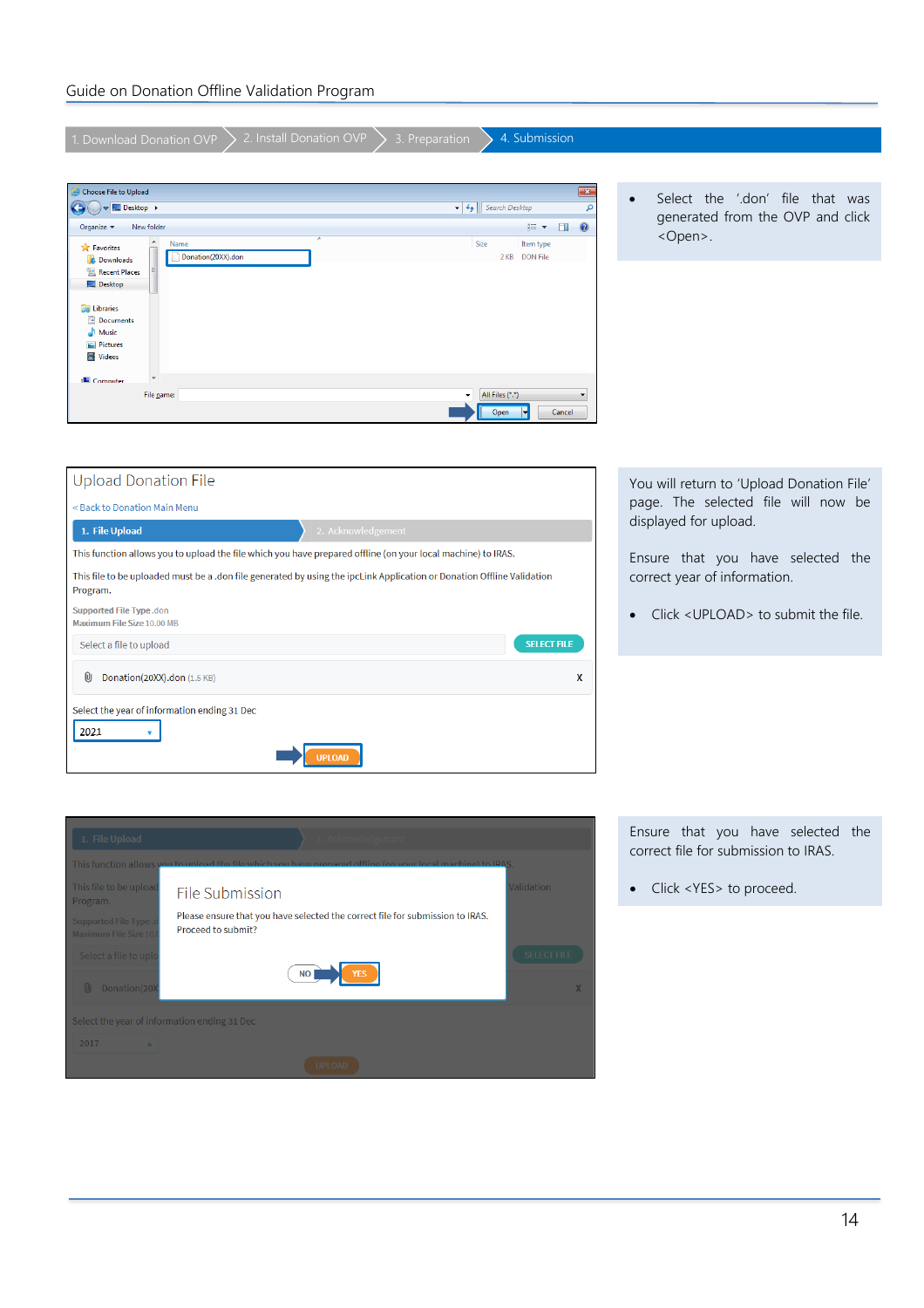1. Download Donation OVP  $\bigg\}$  2. Install Donation OVP  $\bigg\}$  3. Preparation  $\bigg\}$  4. Submission

| <b>Upload Donation File</b>                                                                    |                                                                                                |                                 | <b>C</b> PRINT       |  |
|------------------------------------------------------------------------------------------------|------------------------------------------------------------------------------------------------|---------------------------------|----------------------|--|
| 1. File Upload                                                                                 |                                                                                                | 2. Acknowledgement              |                      |  |
| Acknowledgement                                                                                |                                                                                                |                                 |                      |  |
| <b>Successful Submission</b>                                                                   |                                                                                                |                                 |                      |  |
|                                                                                                | This file has been successfully submitted to IRAS and will be processed within 5 working days. |                                 |                      |  |
| <b>Name of Organisation</b>                                                                    |                                                                                                | <b>Organisation Tax Ref No.</b> |                      |  |
| <b>Submission Ref No.</b>                                                                      | ES21150121DON55377213729                                                                       | Date/Time                       | 15 JAN 2022 12:15 PM |  |
| <b>Name of Approver</b>                                                                        |                                                                                                |                                 |                      |  |
|                                                                                                |                                                                                                |                                 |                      |  |
| Year Ending 31 Dec                                                                             | 2021                                                                                           |                                 |                      |  |
| <b>File Name</b>                                                                               | 21150121DONS0000000.don                                                                        |                                 |                      |  |
| <b>File Status</b>                                                                             | <b>SUBMITTED</b>                                                                               |                                 |                      |  |
| <b>Note</b><br>You are encouraged to save a copy of your Acknowledgement for future reference. |                                                                                                |                                 |                      |  |
| <b>DONATION MAIN MENU</b>                                                                      |                                                                                                |                                 |                      |  |

An acknowledgement page will be displayed once you have successfully submitted the donation records to IRAS. Note the Submission Ref No. for future reference.

• You may click <DONATION MAIN MENU> to return to Download Donation Application & Submit Records page.

How do I view submission status?

| <b>Submission Status</b><br>View status of submitted files.                       | To view your submission status, click<br>$\bullet$<br><view> at the Download Donation<br/><b>VIFW</b><br/>Application &amp; Submit Records page.</view> |
|-----------------------------------------------------------------------------------|---------------------------------------------------------------------------------------------------------------------------------------------------------|
| <b>Authorised Person's Details</b><br>View or update authorised person's details. | <b>VIEW / UPDATE</b>                                                                                                                                    |
| View Submission Status for Donation $\odot$<br>< Back to Donation Main Menu       | Select <year>.<br/><math>Click <searc< math="">H <math>&gt;</math>.</searc<></math></year>                                                              |
| Year Ending 31 Dec<br><b>SEARCH</b><br>2021                                       |                                                                                                                                                         |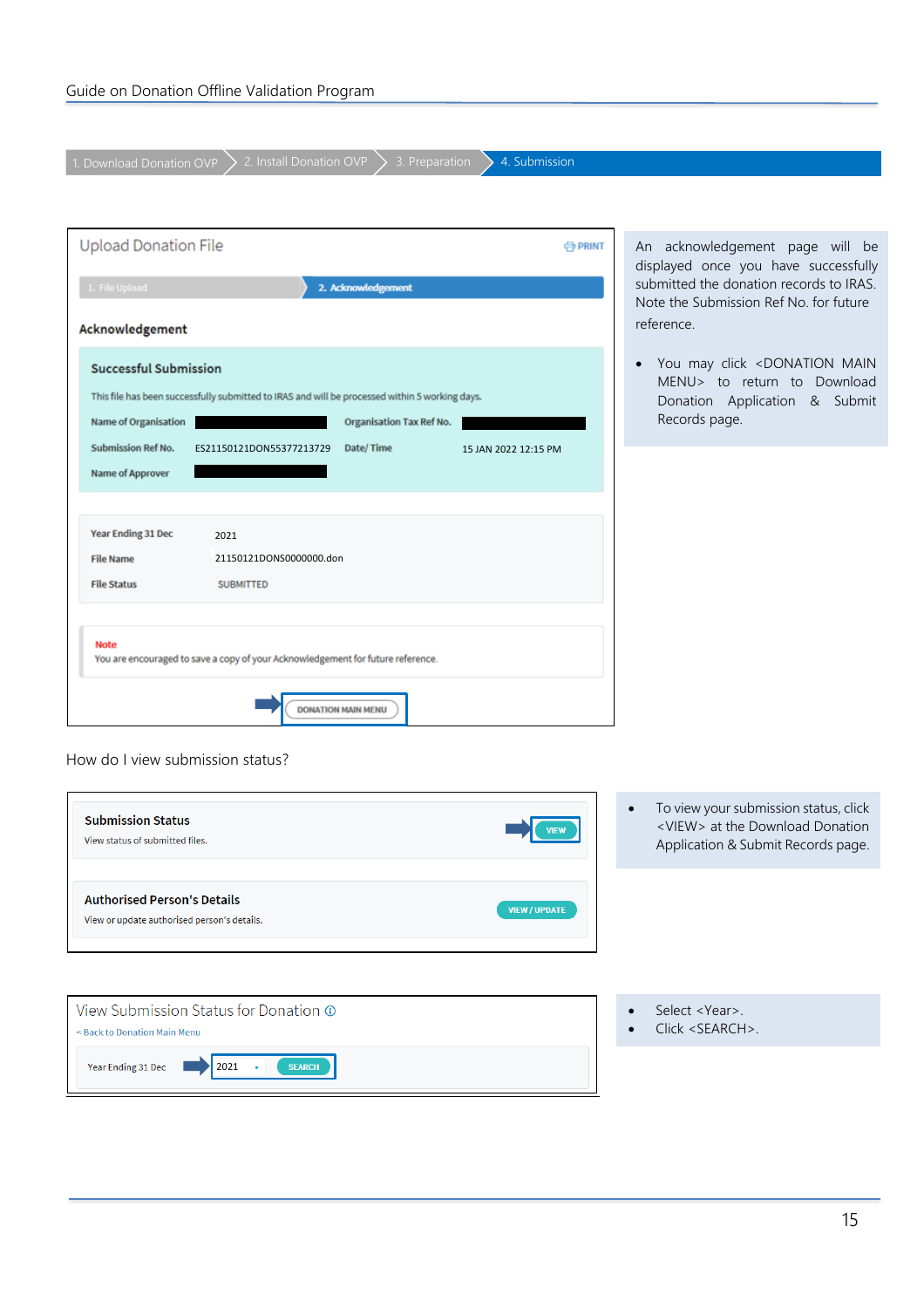### Guide on Donation Offline Validation Program

| 1. Download Donation OVP                              | 2. Install Donation OVP           | 3. Preparation   |                        | 4. Submission                           |                                            |
|-------------------------------------------------------|-----------------------------------|------------------|------------------------|-----------------------------------------|--------------------------------------------|
|                                                       |                                   |                  |                        |                                         |                                            |
|                                                       |                                   |                  |                        |                                         |                                            |
| View Submission Status for Donation ®                 |                                   |                  | $+$ EXPAND ALL RECORDS | <b>中 PRINT</b>                          | List of files submitted will be displayed. |
| < Back to Donation Main Menu                          |                                   |                  |                        |                                         |                                            |
|                                                       |                                   |                  |                        |                                         |                                            |
| Year Ending 31 Dec<br>2021<br>$\overline{\mathbf{v}}$ | <b>SEARCH</b>                     |                  |                        |                                         |                                            |
|                                                       |                                   |                  |                        |                                         |                                            |
| <b>Search Result</b>                                  |                                   |                  |                        |                                         |                                            |
| $1 - 1$ of $1$ Record(s)                              |                                   |                  |                        |                                         |                                            |
| Submit via tu                                         |                                   |                  |                        |                                         |                                            |
| Submission Ref No. 14                                 | Year Ending 31 Status 1<br>Dec ↑↓ |                  | Date/Time 1            | <b>Actions</b>                          |                                            |
|                                                       |                                   |                  |                        |                                         |                                            |
| ES21150121DON55377213729<br><b>FILE UPLOAD</b>        | 2021                              | <b>SUBMITTED</b> | 15 JAN 2022<br>12:15PM | $\overline{\phantom{a}}$<br><b>VIEW</b> |                                            |
|                                                       |                                   |                  |                        |                                         |                                            |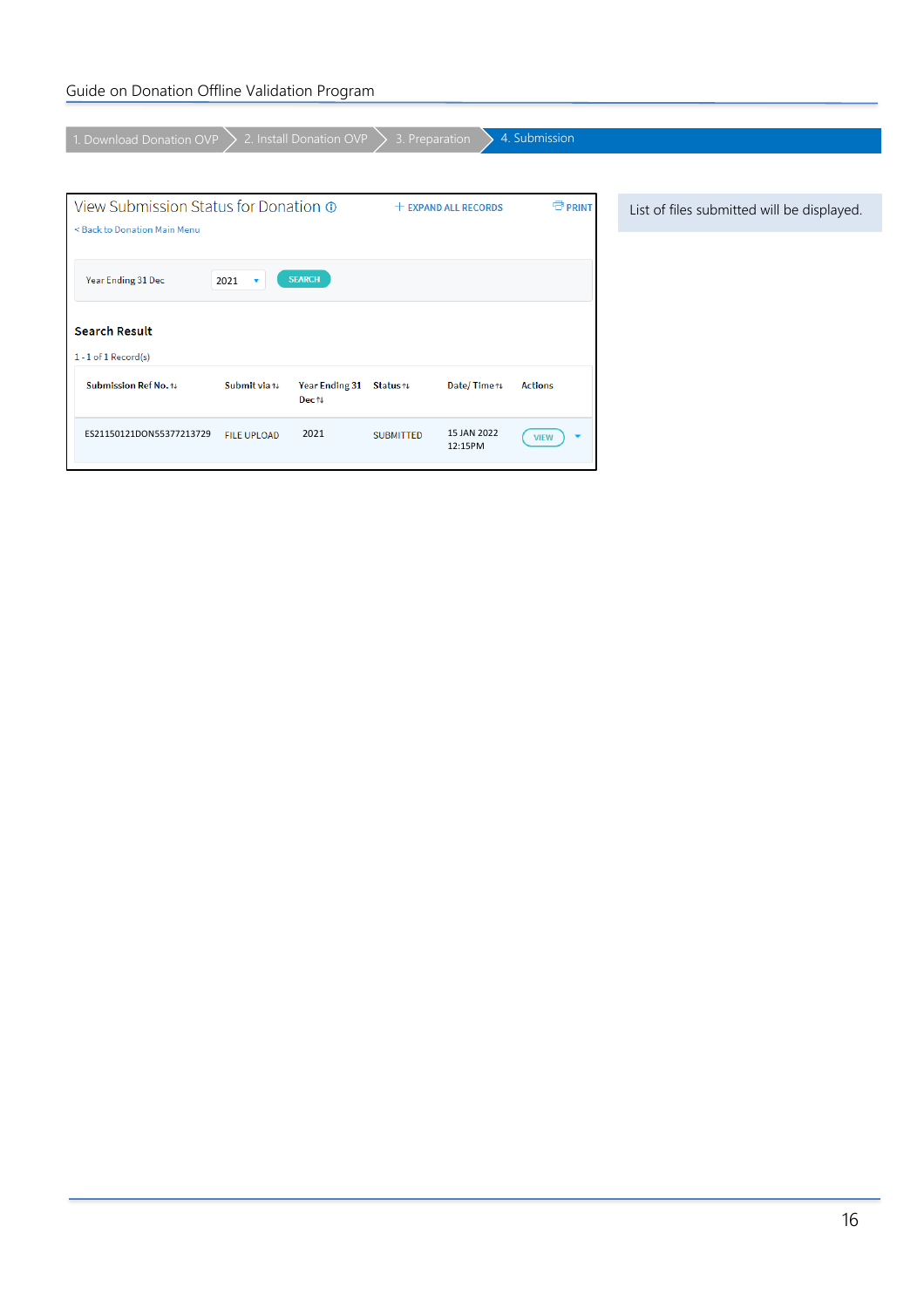# <span id="page-16-0"></span>List of Common Error Messages

| SN | Error Message                                                                |                                                                                                                                                                                                                       | Rectification                                                                                    |  |
|----|------------------------------------------------------------------------------|-----------------------------------------------------------------------------------------------------------------------------------------------------------------------------------------------------------------------|--------------------------------------------------------------------------------------------------|--|
| 1  | Invalid header record type                                                   |                                                                                                                                                                                                                       | Header record type must be '0'                                                                   |  |
| 2  | Invalid source                                                               |                                                                                                                                                                                                                       | The source must be '7'                                                                           |  |
| 3  | Invalid year of Information                                                  |                                                                                                                                                                                                                       | The year must be in YYYY format and must be the year<br>of donation records                      |  |
| 4  | Invalid type of information                                                  |                                                                                                                                                                                                                       | The type of information must be '07'                                                             |  |
| 5  | Invalid IPC's ID type                                                        |                                                                                                                                                                                                                       | The type of IPC's ID must be '0'                                                                 |  |
| 6  | Invalid IPC's ID no                                                          |                                                                                                                                                                                                                       | IPC's ID must be valid and both prefix and check digit<br>must be in CAPS. eg. T01CC1234A        |  |
| 7  | Invalid Trailer record type                                                  |                                                                                                                                                                                                                       | Trailer record type must be '2'                                                                  |  |
| 8  | Total number of records cannot be reconciled                                 |                                                                                                                                                                                                                       | Total number of records in Trailer must equal to total<br>number of detail records               |  |
| 9  | Total amount of donation cannot be reconciled                                |                                                                                                                                                                                                                       | Total donation amount in Trailer must equal to total<br>sum of donation amount of detail records |  |
| 10 | Invalid Detail record type                                                   |                                                                                                                                                                                                                       | Detail record type must be '1'                                                                   |  |
| 11 | Invalid. Please ensure both ID Type and ID no. are<br>given correctly        |                                                                                                                                                                                                                       | Both ID type and ID no must be correct. Both prefix and<br>check digit must be in CAPS           |  |
|    | ID Type                                                                      | <b>ID</b> Format                                                                                                                                                                                                      |                                                                                                  |  |
|    | 01 (NRIC)                                                                    | SNNNNNNNC, TNNNNNNNC                                                                                                                                                                                                  |                                                                                                  |  |
|    | 02 (FIN)                                                                     | FNNNNNNNC, GNNNNNNNC<br>NNNNNNNNC (eq. 52912345A)<br>YYYYNNNNNC (eg. 200312345A)<br>TYYPQNNNNX, SYYPQNNNNC, RYYPQNNNNC (PQ = Entity Type, eg. T08LL1234A)<br>NNNNNNNNNC (eg. 200112345X)<br>ANNNNNNNC (eq. A2500123J) |                                                                                                  |  |
|    | 05 (UEN-Business)                                                            |                                                                                                                                                                                                                       |                                                                                                  |  |
|    | 06 (UEN-Local Co)                                                            |                                                                                                                                                                                                                       |                                                                                                  |  |
|    | 35 (UEN-Others)                                                              |                                                                                                                                                                                                                       |                                                                                                  |  |
|    | 10 (ITR)                                                                     |                                                                                                                                                                                                                       |                                                                                                  |  |
|    | 08 (ASGD)                                                                    |                                                                                                                                                                                                                       |                                                                                                  |  |
|    | $C =$ Check digit<br>$N =$ Numeric<br>YYYY, TYY, SYY, RYY = Year of issuance |                                                                                                                                                                                                                       |                                                                                                  |  |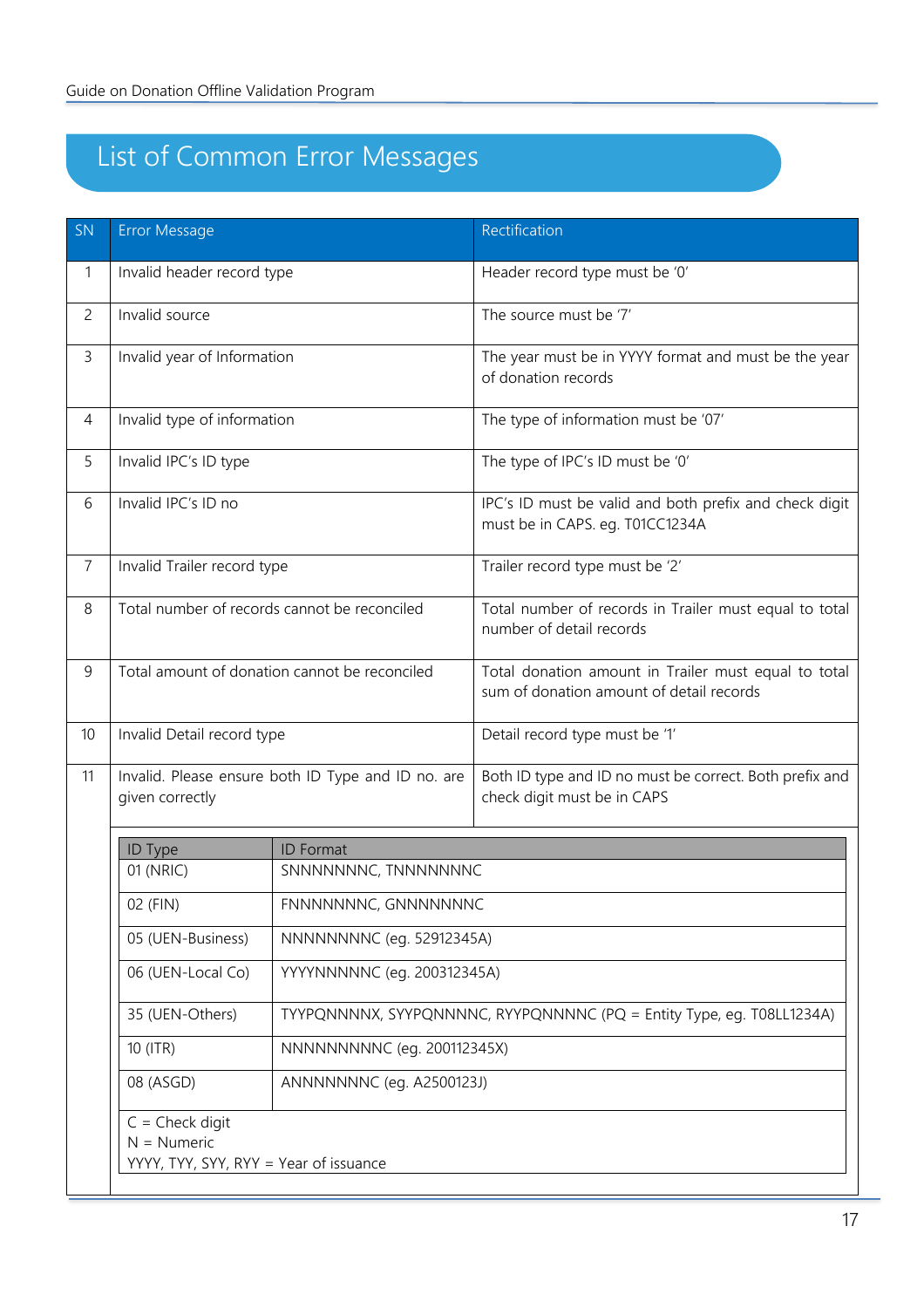### Guide on Donation Offline Validation Program

| SN | <b>Error Message</b>                                                                           | Rectification                                                                                                                                                                                               |
|----|------------------------------------------------------------------------------------------------|-------------------------------------------------------------------------------------------------------------------------------------------------------------------------------------------------------------|
| 12 | Name must not be blank                                                                         | Donor's name must not be blank                                                                                                                                                                              |
| 13 | Invalid amount                                                                                 | Donation amount must not be blank or zero value                                                                                                                                                             |
| 14 | Please ensure the year of donation is matched with<br>year of information in the header record | Year of donation in detail record must be the same as<br>year of information in header record                                                                                                               |
| 15 | Invalid type of donation                                                                       | The type of donation must be one of the following and<br>should be in CAPS:<br>O - Outright Cash<br>S - Shares/Unit Trust<br>$A -$ Artifact<br>L - Land/ Building<br>P - Public sculpture<br>$C$ – Computer |
| 16 | Invalid naming donation                                                                        | The type of donation must be one of the following and<br>should be in CAPS:<br>Z - Non-naming donation<br>$N - Name IPC$<br>$F - Name$ facility                                                             |
| 17 | Illegal characters found                                                                       | To remove invalid characters used                                                                                                                                                                           |